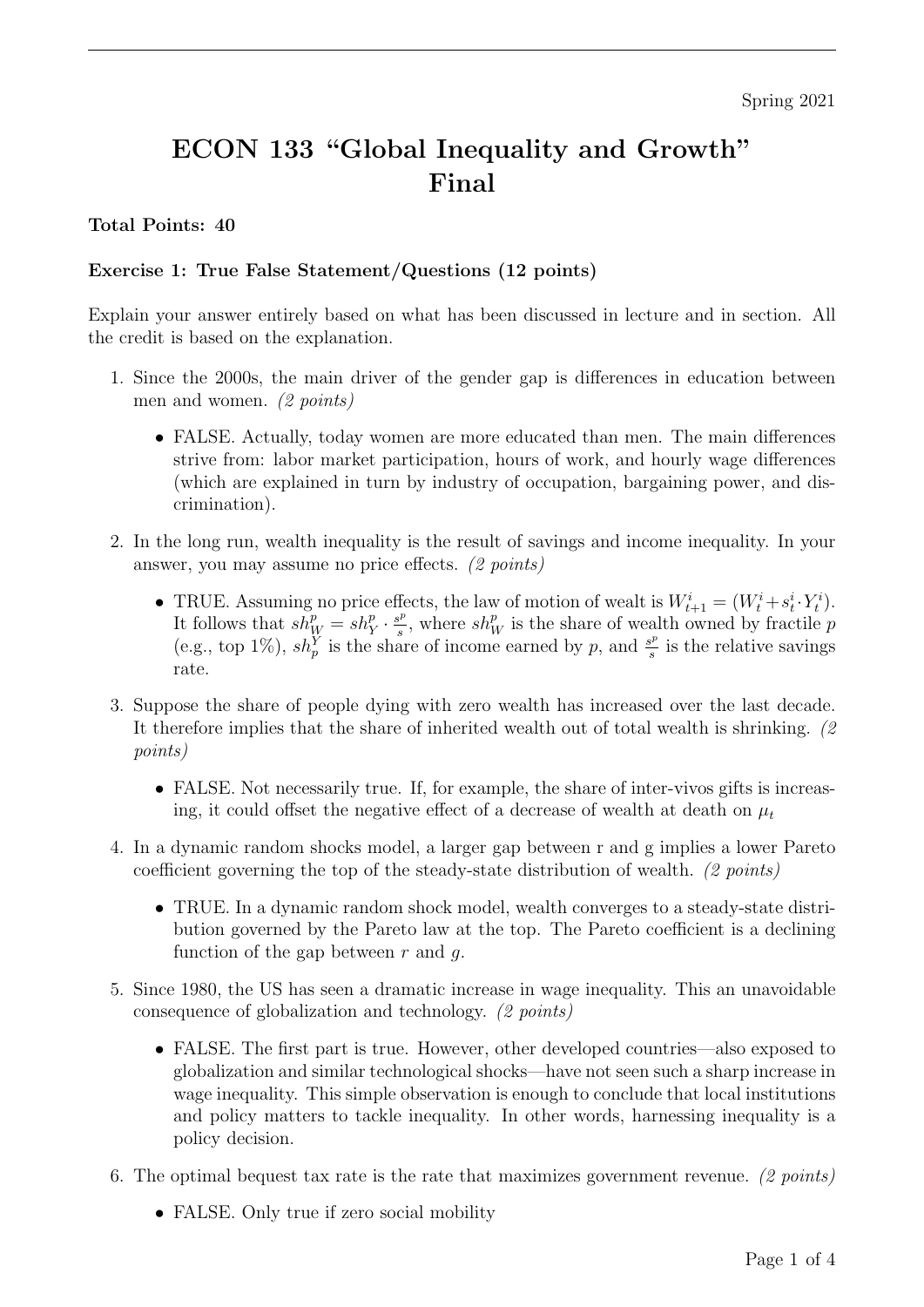#### Exercise 2: Inherited Wealth (6 points)

- a) Modigliani (1986, 1988) defines inherited wealth as  $W_{Bt}^M = \sum_{t-H \le s \le t} B_s$  where  $B_s$  is the observed (past) annual inheritance flows over the last  $H$  years. When compared to Kotlifoff & Summers' formula, what is the implicit assumption embedded in Modigliani's computations? Do you think this is a good assumption? Why? (2 points)
	- In Kotlikoff and Summers,  $W_{Bt}^{KS} = \sum_{t-H \le s \le t} B_s (1+r)^{t-s}$ . The implicit assumption in Modigliani's formula is that  $r = 0$ . It implies that there are no returns to wealth, which is incorrect. Thus, it is not a good assumption.
- b) Why do both Modigliani and Kotlikoff & Summers add up inheritance flows going only H years back (H is a number, say 30)? Explain by using an example. (2 points)
	- They only include H years back, to avoid computing twice the same bequest. Say one of your parents inherits a house from his parents, and in turn, you inherit it from them. If you do not restrict the number of periods you are adding from the past, you will eventually count the house twice.
- c) What are the main reasons why  $\varphi$  has been increasing over the past decades? (2 points)
	- Changes in  $\varphi$  are explained by the variation in bequests-plus-gift flows,  $B_t^*$ , which in turn can be written as:  $B_t^* = (1 + v_t) \cdot \mu_t \cdot m_t \cdot W_t$ .
		- $\mu_t$  has been rising (due to large gap between r and g, which makes it easier to old people to accumulate wealth)
		- $m_t$  is increasing (due to aging baby-boomers)
		- $v_t$  has been rising too

#### Exercise 3: Labor income inequality (10 points)

Suppose the production function takes the following CES form  $Y = \left(A_s L_s^{\frac{\sigma-1}{\sigma}} + A_u L_u^{\frac{\sigma-1}{\sigma}}\right)^{\frac{\sigma}{\sigma-1}},$ where  $L_s$  denotes skilled labor and  $L_u$  denotes unskilled labor. Wages for a worker of type i are given by  $w_i = A_i Y^{\frac{1}{\sigma}} L_i^{-\frac{1}{\sigma}}$ , where  $i \in \{u, s\}$ .

- a) Show that the skill premium is  $\frac{w_s}{w_u} = \left(\frac{A_s}{A_u}\right)$  $A_u$  $\bigwedge L_u$  $L<sub>s</sub>$  $\int_{0}^{\frac{1}{\sigma}}$ . You need to show your derivations starting from the wage equation above to get credit. (2 points)
	- $w_s = A_s Y^{\frac{1}{\sigma}} L_s^{-\frac{1}{\sigma}}$

$$
\bullet \ \ w_u = A_u Y^{\frac{1}{\sigma}} L_u^{-\frac{1}{\sigma}}
$$

- Skill premium:  $\frac{w_s}{w_u} = \left(\frac{A_s}{A_u}\right)$  $A_u$  $\bigwedge L_u$  $L_s$  $\frac{1}{\sigma}$
- b) Interprete each of its components, and explain how they relate to an increase in the skill premium. (2 points)
	- The technology becomes relatively more skilled-labor augmenting i.e. when  $\left(\frac{A_s}{A}\right)$  $A_u$  $\setminus$ rises
	- The relative supply of skilled labor decreases i.e.  $\left(\frac{L_u}{L_v}\right)$  $L_s$ rises
	- The elasticity of substitution between skilled and unskilled labor decreases i.e.  $\frac{1}{\sigma}$ rises.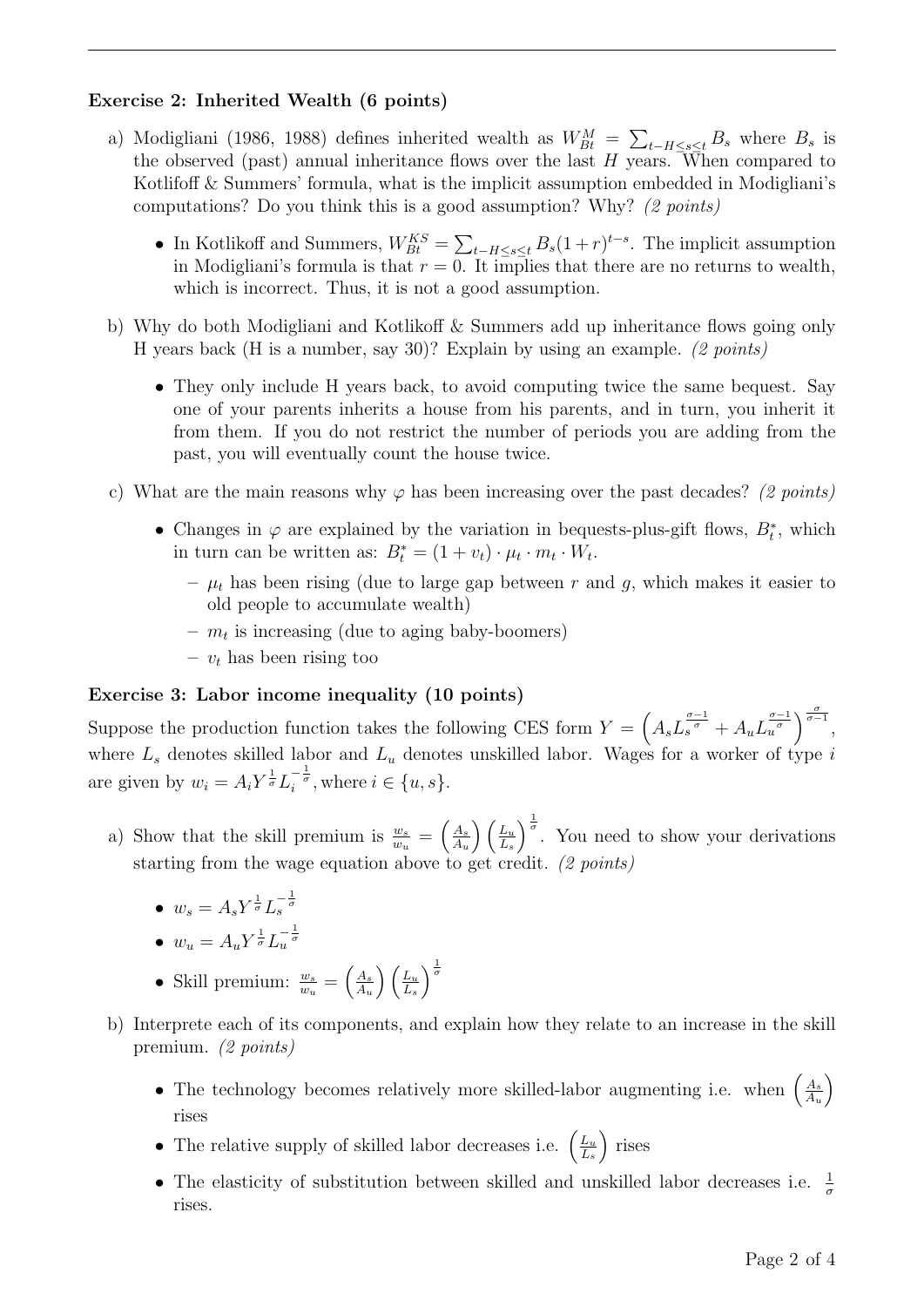- c) Without making any derivations, show what the skill premium would be if the production function was a Cobb-Douglas instead of a CES. (2 points)
	- In a Cobb-Douglas,  $\sigma = 1$ . Therefore,  $\frac{w_s}{w_u} = \left(\frac{A_s}{A_u}\right)$ Au  $\bigwedge L_u$  $L_s$  $\setminus$
- d) The underlying assumption in the wage equation above is that there is perfect competition in the labor market. Do you think this assumption holds in the real world? In your response, give examples of deviations from perfect competition in the labor market. (2 points)
	- In the real world, there are frictions in the labor market and firms have certain power to set wages. This means that for a host of reasons they have monopsony power (at least at the local level), and are able to pay workers less than their marginal productivity. This fact is consistent with the evidence showing no unemployment effects of increasing the minimum wage.
- e) What are the other limitations of this model? (2 points)
	- It cannot explain why inequality has increased substantially more in the US than elsewhere
	- It cannot rise in inequality concentrated at the top

## Exercise 4: Taxation (12 points)

- a) Explain in your own words what is a Social Welfare Function and why it is relevant for optimal taxation. Be as specific as possible. (2 points)
	- A social welfare function aggregates the welfare of all individuals in a society. The function might take multiple forms, depending on how much weight the planner gives to the welfare of each individual. It is a key component for optimal taxation formulas because the optimal formula is the one that maximizes the SWF subject to the government's and individual's constraints.
- b) Explain in your own words the equity-efficiency trade-off of taxation. (2 points)
	- There are two main effects of taxation on revenue. On the one hand, there is a mechanical effect. Everything else constant, higher taxes imply more revenue. However, higher taxation also affects incentives (for example, reducing the incentives to work) and therefore introduces "behavioral responses" that play in the opposite direction. The higher the tax rate, the higher the mechanical effect, but the higher the behavioral responses as well.

Suppose the social planner maximizes a Rawlsian social welfare function.

- c) What is the optimal labor income tax rate formula? Assume that the tax system is linear. Explain each parameter in the formula. (2 points)
	- Under a Rawlsian social welfare function is  $\tau^* = \frac{1}{14}$  $\frac{1}{1+e}$ , where  $e = \frac{dZ}{d(1-e)}$  $\frac{dZ}{d(1-\tau)} \cdot \frac{1-\tau}{Z}$  $\frac{-\tau}{Z}$  is the elasticity of earnings  $(Z)$  with respect to the net-of-tax rate.
- d) Suppose there are no behavioral responses to labor income taxation. Explain in plain words what this assumption means. What is the optimal labor income tax rate in this case? You should also explain the implied elasticity of earnings with respect to the netof-tax rate. (2 points)